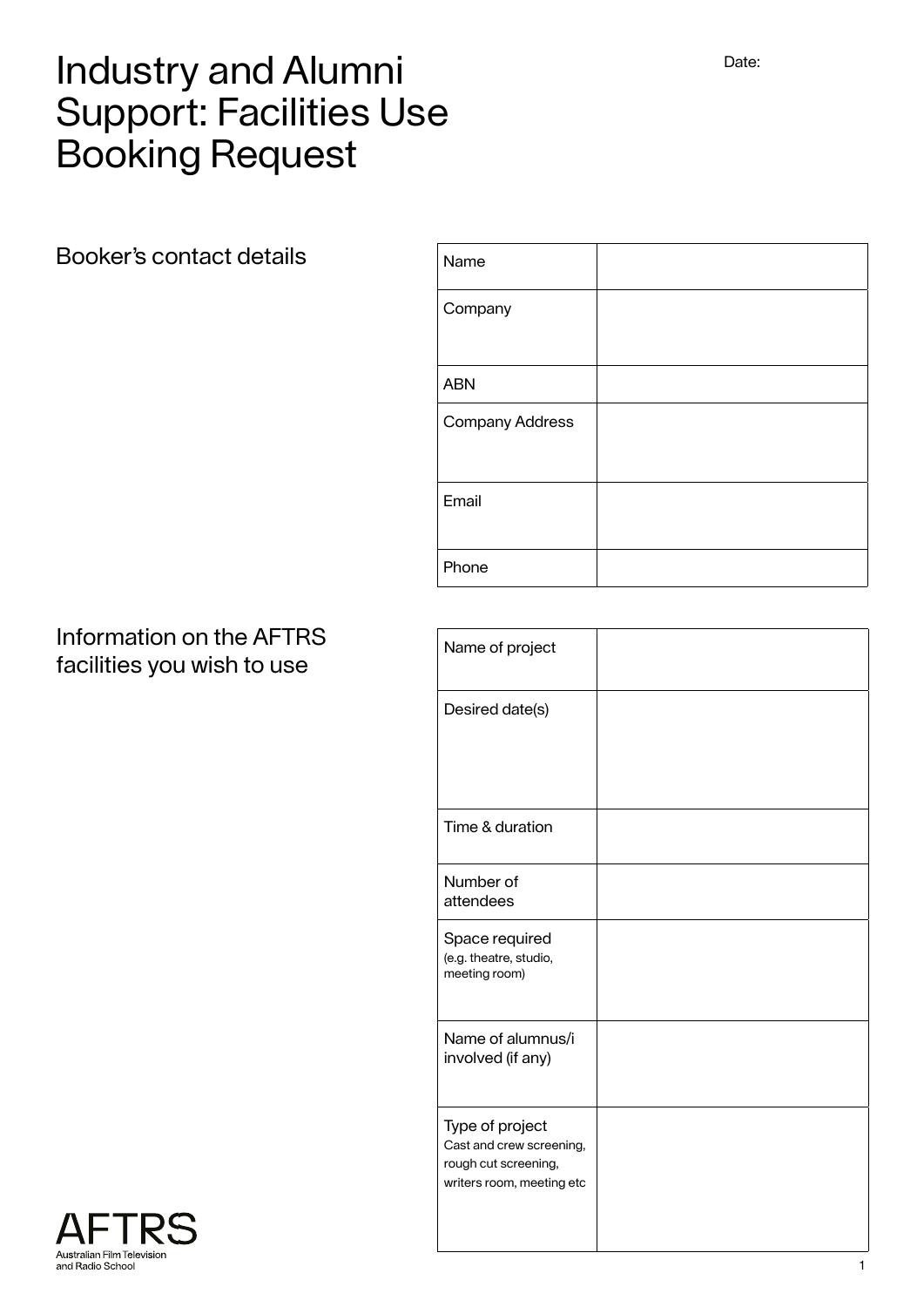| Projectionist                                                        | o Required for all theatre screening bookings<br>o \$48.55/hr, minimum 4-hr call PLUS GST                                                     |                                                                                                                                                                               |
|----------------------------------------------------------------------|-----------------------------------------------------------------------------------------------------------------------------------------------|-------------------------------------------------------------------------------------------------------------------------------------------------------------------------------|
| Cleaning                                                             | ○ AFTRS will charge a cleaning fee if the area is left in an<br>unsuitable way - \$35.46/hr PLUS GST                                          |                                                                                                                                                                               |
| Security                                                             | ○ An additional security or COVID safe monitoring charge<br>for security and \$66.25/Hour For Covid supervisors (4<br>per head for RAT tests. | may be added if the event is held after normal operating<br>hours or has more than 30 attendees. - \$35.46/hr + GST<br>hour minimum). There maybe an additional charge of \$6 |
| Cancellation                                                         | ○ Any booking that is cancelled within 48 hours of the<br>booking will incur 100% of the charges (this includes date<br>change requests)      |                                                                                                                                                                               |
| I accept there may be fees incurred<br>as per the above requirements | Agree                                                                                                                                         |                                                                                                                                                                               |

### COVID-Safe Protocols

Maximum number of people in any space within the builindg must not exceed number designated for relevant space you are booking (will be confirmed by AFTRS in writing)

A distance of 1.5m between everyone at all times must be adhered to

Bookers must ensure that all their guests comply with any COVID-Safe protocols in place at the time, and have no flu-like symptoms.

| I agree to ensure that all   |  |
|------------------------------|--|
| individuals that attend this |  |
| booking comply with the      |  |
| above requirements           |  |

| Yes |  |
|-----|--|
| No  |  |
|     |  |

┑

**Signature** 

Comments and questions